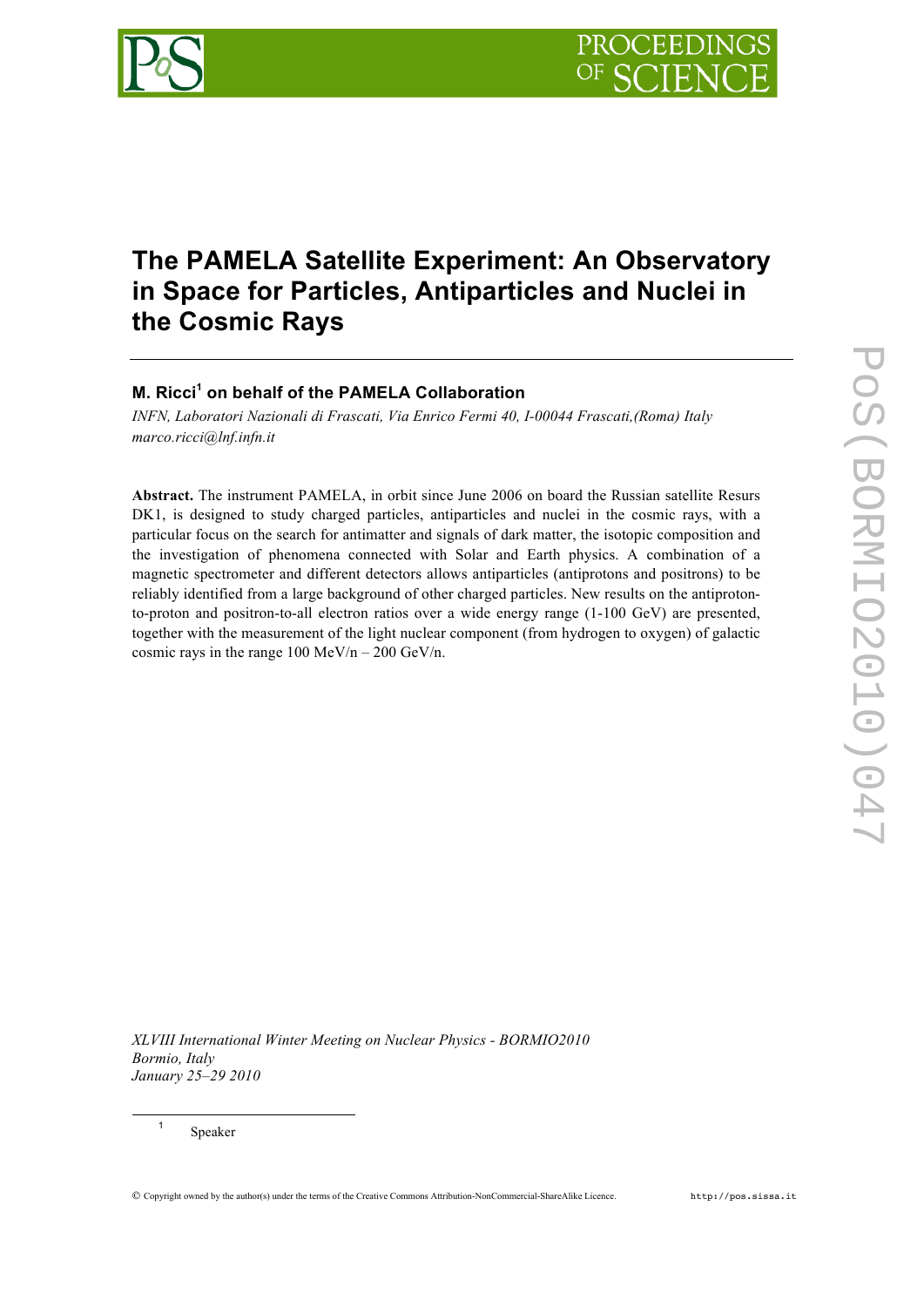

### **1.Introduction**

PAMELA (a Payload for Antimatter-Matter Exploration and Light nuclei Astrophysics), is a space experiment installed in a pressurized container attached to the Russian Resurs–DK1 Earth-observation satellite (mass: 7.6 Tons; height: 7.4 m). It was launched into space on June 15<sup>th</sup>, 2006 by a Soyuz-U rocket from the Baikonur cosmodrome in Kazakhstan, and placed in a nearly-polar (inclination 70°) low-Earth elliptical orbit at an altitude in the range 350 – 610 km.

PAMELA has been designed to measure in detail the spectra of primary and secondary components of the cosmic radiation. Its major scientific goals are the search for primordial antimatter (antihelium) and the indirect detection of dark matter by means of the precise measurement of antiprotons and positrons spectra in cosmic rays, over the largest energy range ever achieved. The long term period of data taking (the three years of nominal mission have recently been extended to five) provides unprecedented statistics with no atmospheric overburden reducing the systematic uncertainties of previous measurements obtained by balloon-borne experiments. Other pursued objectives are the study of the cosmic ray production and propagation in our galaxy by precise measurements of the absolute fluxes of primary and secondary light nuclei, the monitoring of solar activity and cosmic rays solar modulation, the investigation of the interaction processes of cosmic-rays with the Earth's magnetosphere and the search for high energy electrons in order to discover local sources.

PAMELA is conducted by an international collaboration constituted of several INFN (Italian National Institute of Nuclear Physics) Divisions and Italian Universities, three Russian institutions (MEPhI and FIAN Lebedev in Moscow and IOFFE in St. Petersburg), the University of Siegen in Germany and the Royal Technical Institute in Stockholm, Sweden.

### **2. The PAMELA apparatus**

The PAMELA apparatus is composed of several particle detectors, as shown in Fig. 1, from top to bottom: a time of flight system (ToF) (S1, S2, S3), a magnetic spectrometer, an anticoincidence system (CARD, CAT, CAS), an electromagnetic imaging calorimeter, a shower tail catcher scintillator (S4), and a neutron detector.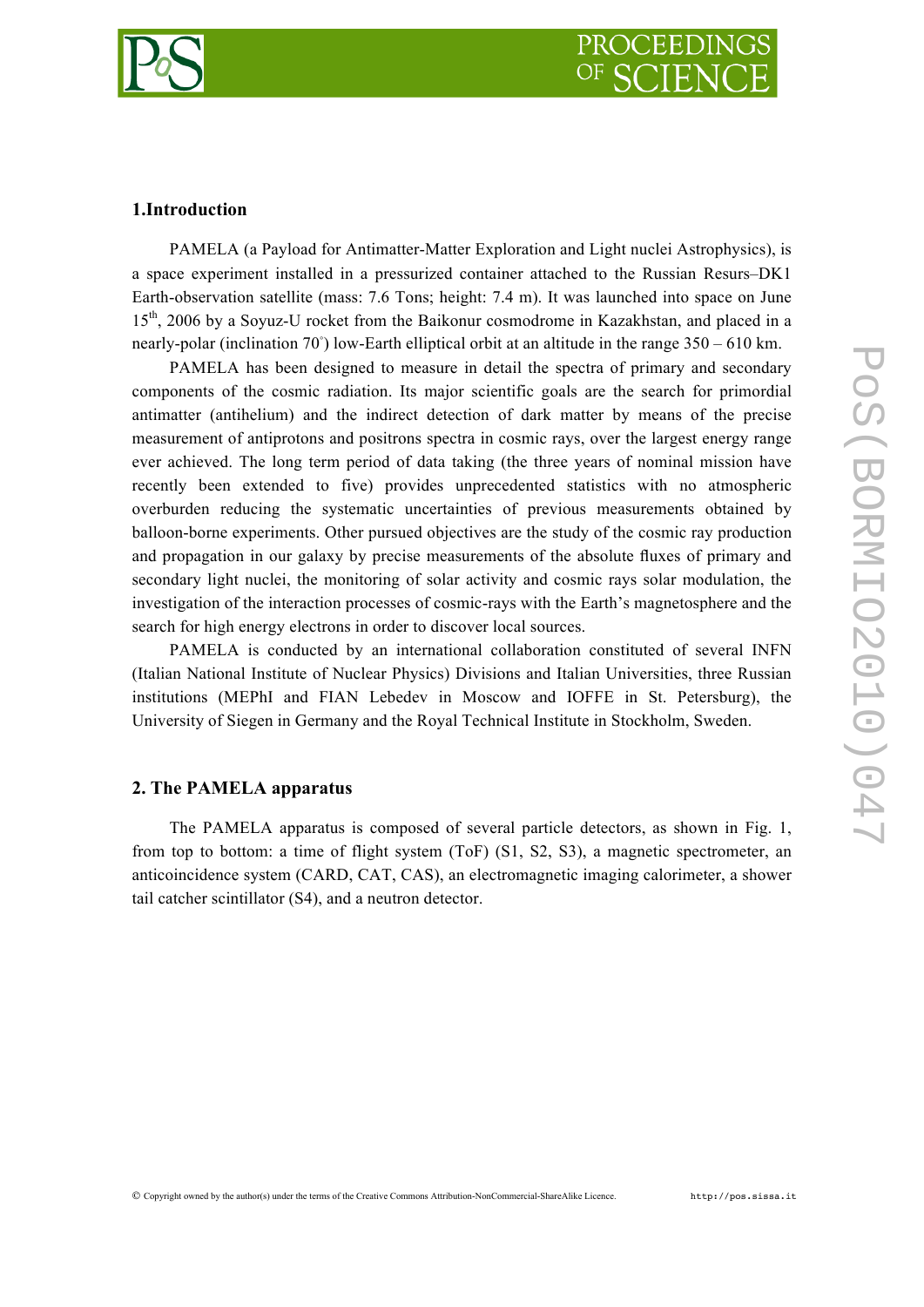

Figure 1: The PAMELA apparatus.

The core of the instrument is the magnetic spectrometer composed of a 0.43 T permanent magnet equipped with six planes of double-sided silicon detectors [1], each 300 µm thick, that allows the sign, the absolute value of the charge and the rigidity of crossing charged particles to be determined. The spatial resolution of 4  $\mu$ m in the bending view assures a Maximum Detectable Rigidity (MDR) of 800 GV. Spillover effects limit the upper detectable antiparticle momentum to 190 GeV/c and to 270 GeV/c for antiprotons and positrons, respectively.

The discrimination between the leptonic and hadronic components is performed by the imaging calorimeter complemented by the neutron detector.

The calorimeter is composed by 44 ministrip silicon layers, 380  $\mu$ m thick, each interleaved with 22 tungsten planes for a depth of 16.3 radiation lengths and 0.6 interaction lengths [2].

The neutron detector is made of  $36<sup>3</sup>$  He counters inserted in 1 cm thick polyethylene moderator [3].

A set of 3 pairs of stripped plastic scintillators constitutes the PAMELA trigger and Timeof-Flight (ToF) [4]. The timing resolution of the ToF system allows albedo particles to be identified. An additional set of plastic scintillators in anticoincidence defines the acceptance of the particles inside the spectrometer [5].

The scintillator S4 is mounted under the calorimeter and helps in the identification of high-energy electrons.

PAMELA overall size is 130 cm x 70 cm x 70 cm, corresponding to a geometric factor of 21.5 cm<sup>2</sup>sr (for R>1GV), with a total mass of 470 kg, and a maximum power consumption of 360 W. A complete description of the subdetector components can be found in [6].

#### **3. Antiprotons and positrons**

Since July 2006, the PAMELA instrument is daily transmitting 16 Gigabytes of data through satellite telemetry to the Ground Segment placed in Moscow at the NTsOMZ Center [7]. The results presented here are based on the data-set collected between July 2006 and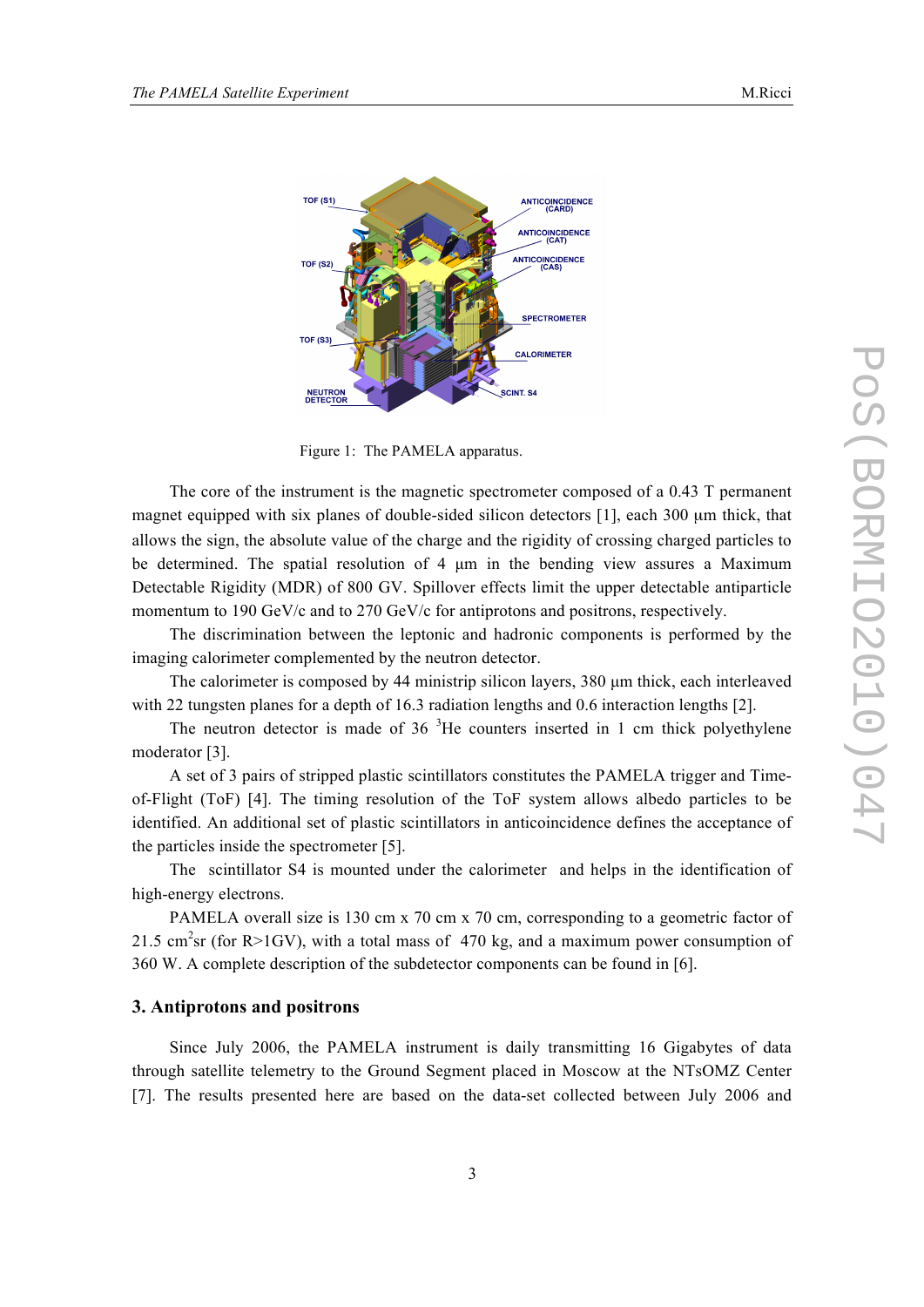February 2008. More than  $10^9$  triggers were accumulated during a total acquisition time of approximately 500 days.

Antiproton identification was based on the determination of the rigidity by the spectrometer and the properties of the energy deposit and interaction topology in the calorimeter. The calorimeter was used to reject electrons.

The antiproton-to-proton flux ratio [8] measured by the PAMELA experiment is shown in Fig. 2, compared with theoretical calculations assuming pure secondary production of antiprotons during the propagation of cosmic rays in the galaxy.

The PAMELA data are in excellent agreement with recent results from other experiments, as shown in Fig. 3. The ratio increases smoothly from about  $2\times10^{-5}$  at a kinetic energy of about 1 GeV and levels off at about 1×10<sup>−</sup><sup>4</sup> for energies above 10 GeV.



calculations for a pure secondary production of antiprotons [9-11].



Figure 2: PAMELA antiproton-to-proton Figure 3: PAMELA antiproton-to-proton flux flux ratio compared with the theoretical ratio compared with previous measurements [12].

The positron to all electron ratio [13] measured by the PAMELA experiment is given in Fig. 4. The calculation, shown in the same figure for pure secondary production of positrons during the propagation of cosmic rays in the Galaxy without reacceleration processes, proves that the positron fraction is expected to fall as a smooth function of increasing energy if secondary production dominates. In Fig. 5 the data are compared with other recent experimental measurements.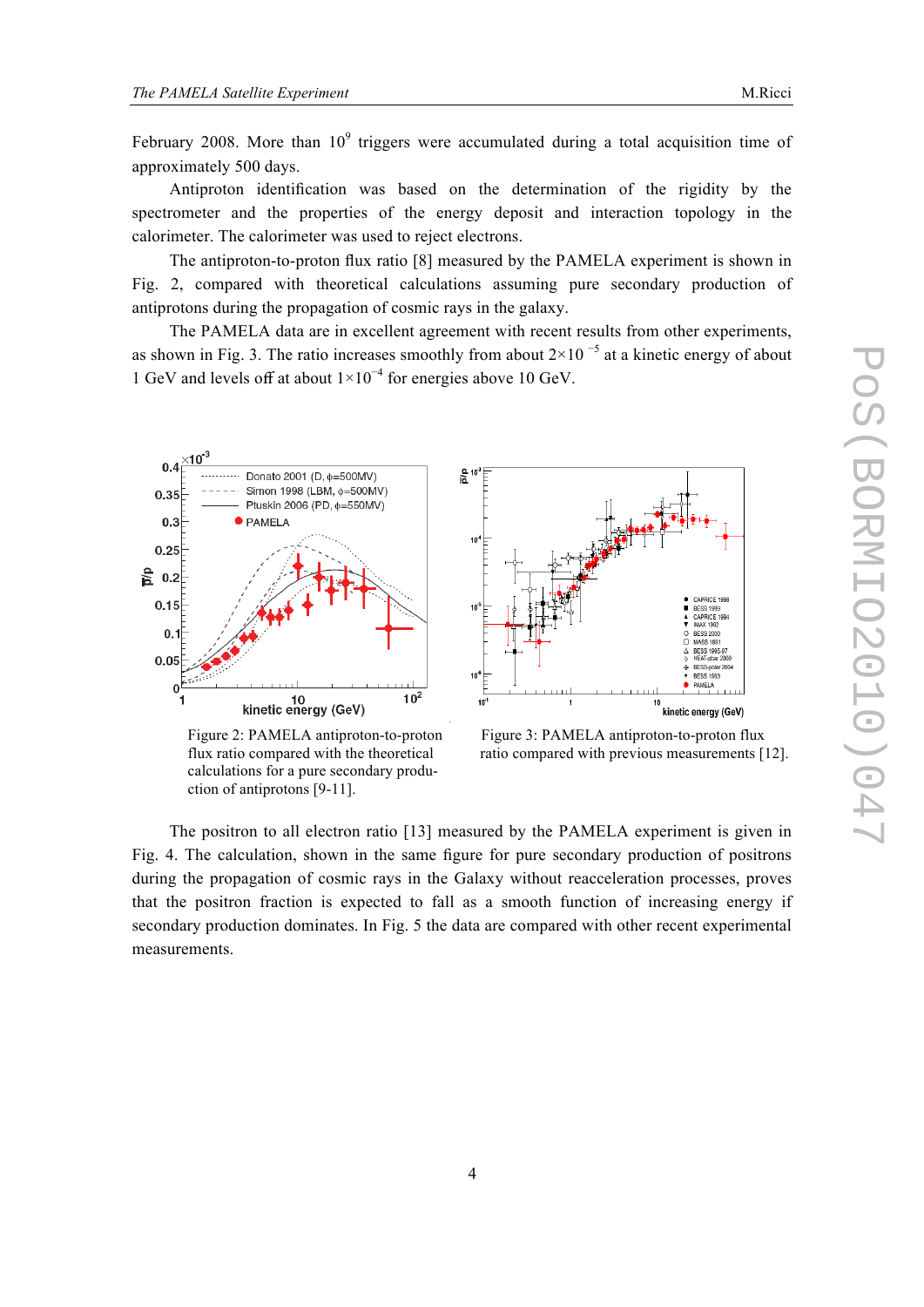

The solid line shows a calculation for pure compared with other recent experimental secondary positron production during the data [15]. propagation of cosmic rays in the Galaxy [14].

Energy [GeV] Figure 4: PAMELA positron fraction. Figure 5: PAMELA positron fraction.

 $10$ 

 $10<sup>2</sup>$ 

Two features are clearly visible. At low energies, below 5 GeV, the PAMELA results are systematically lower than data collected during the 1990's (an effect due to solar modulation related to different periods of data taking), while at high energies, above 10 GeV, they show a positron fraction significantly increasing with energy. Between 5 GeV and 10 GeV, the PAMELA positron fraction is compatible with other measurements. This excess of positrons in the range 10 - 100 GeV has led to many speculations about its origin, as annihilation of dark matter, decaying dark matter, decaying of lightest superparticle dark matter, cosmic strings, young pulsars, nearby SNR (Supernova Remnants) (see, for a review, ref. [16]).

### **4. Nuclei**

The nuclear component plays an important role in the study of cosmic rays. The relative abundances of the constituents of Galactic Cosmic Rays (GCRs) provide information about the cosmic ray transport mechanisms within the Galaxy. Cosmic rays of primary origin such as Carbon and Oxygen may interact with the interstellar medium to produce secondary fragments (Li, Be, B); the ratio of secondary to primary cosmic rays, being sensitive to the amount of material traversed by GCRs from the source to Earth, can be used as an input to constrain and check the propagation models. Furthermore, abundance ratios are less sensitive to instrumental uncertainties than absolute intensities.

PAMELA, mainly with the use of the tracker, the ToF and the first layers of the calorimeter, is able to measure the light nuclear component of cosmic rays (up to Oxygen) in the energy interval 100 MeV/n – 200 GeV/n. Preliminary results have been shown on B/C, Li/C, Be/C and C/O. Here in Fig. 6, as an example, the B/C ratio is shown compared to previous measurements. Analysis is in progress as far as more data and statistics are available to cover the whole energy range achievable.